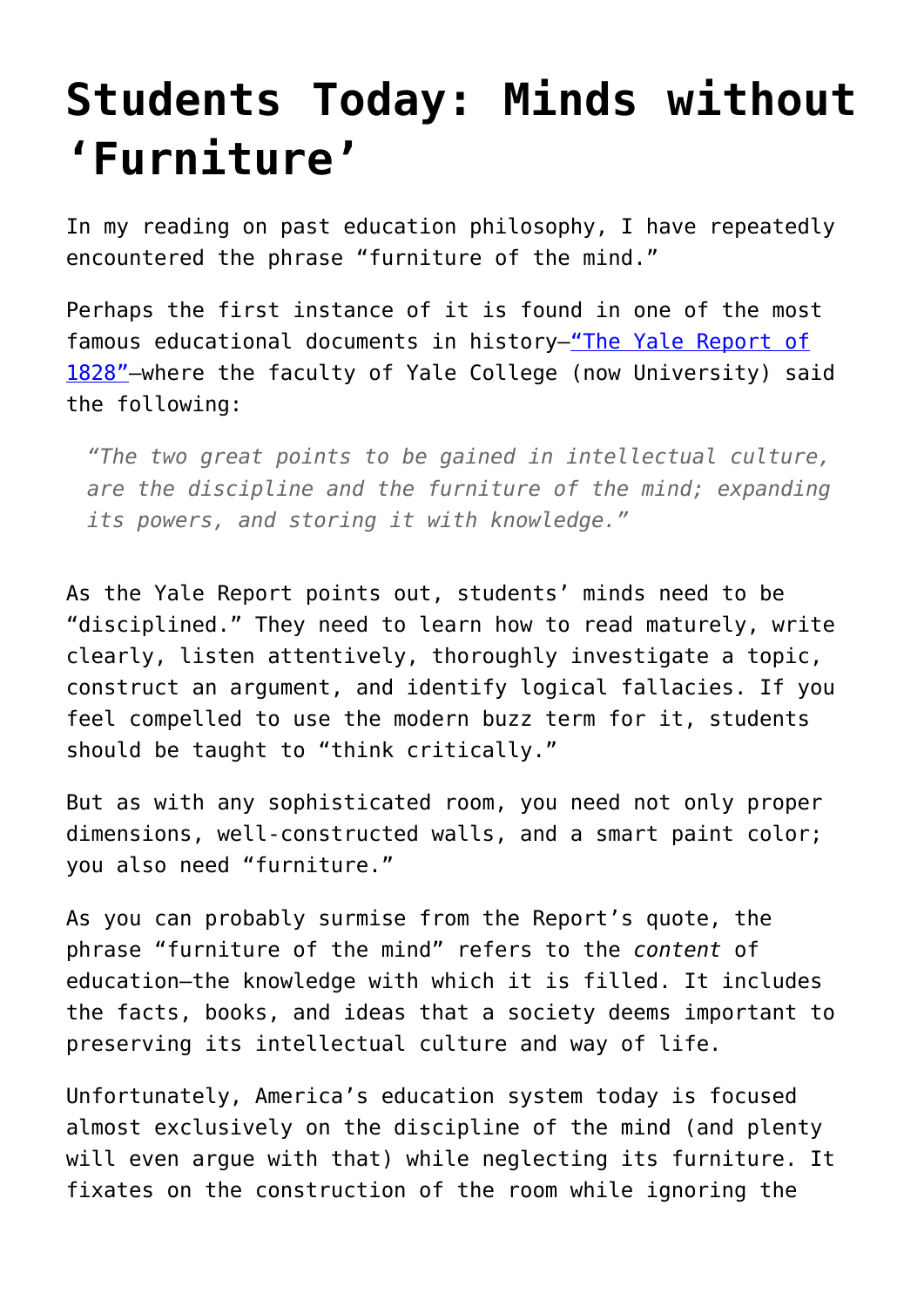need to fill it.

Professor Patrick Deneen of the University of Notre Dame—considered one of the top universities in the country—testified to this in a piece he wrote in February for *[Minding the Campus](http://www.mindingthecampus.org/2016/02/how-a-generation-lost-its-common-culture/)*:

*"But ask them some basic questions about the civilization they will be inheriting, and be prepared for averted eyes and somewhat panicked looks. Who fought in the Peloponnesian War? Who taught Plato, and whom did Plato teach? How did Socrates die? Raise your hand if you have read both the Iliad and the Odyssey. The Canterbury Tales? Paradise Lost? The Inferno?*

*Who was Saul of Tarsus? What were the 95 theses, who wrote them, and what was their effect? Why does the Magna Carta matter? How and where did Thomas Becket die? Who was Guy Fawkes, and why is there a day named after him? What did Lincoln say in his Second Inaugural? His first Inaugural? How about his third Inaugural? What are the Federalist Papers?*

*[…]*

*It is not their 'fault' for pervasive ignorance of western and American history, civilization, politics, art and literature. They have learned exactly what we have asked of them – to be like mayflies, alive by happenstance in a fleeting present."*

In *The Abolition of Man*, C.S. Lewis famously derided today's schools for producing "Men without Chests"—students lacking the virtue and "generous emotion" that marked the great persons of the past. Deneen warns us that schools today are producing "Minds without Furniture"—students who may be considered "smart" but are devoid of any substantial, shared knowledge about the great works on which their civilization and culture was built.